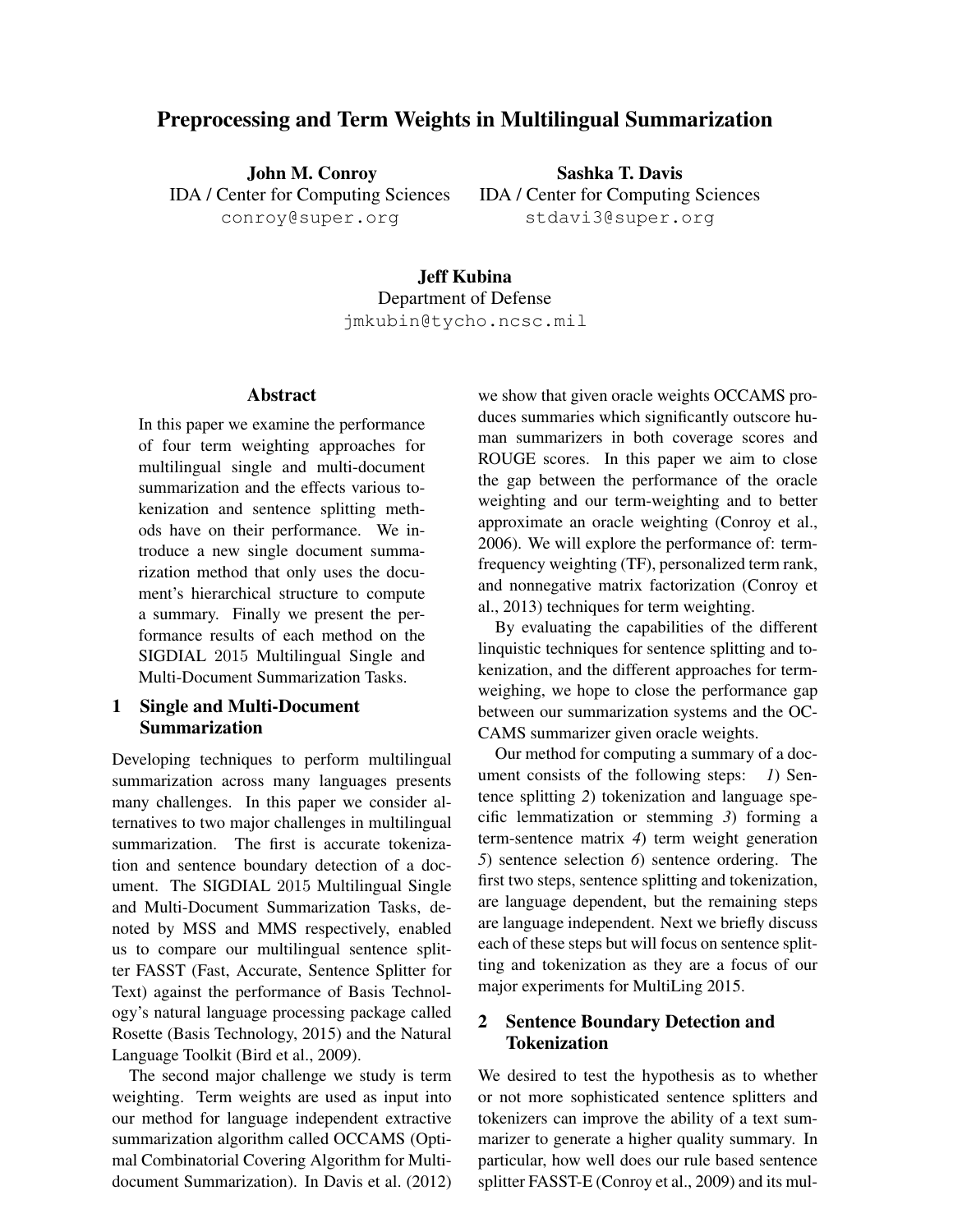tilingual extensions (Conroy et al., 2011) used in conjunction with regular expression for tokenization compare with more sophisticated systems. We consider Basis Technology's natural language processing package called Rosette and the Natural Language Toolkit, denoted NLTK, that are known to use the Unicode standard breaking algorithm (The Unicode Consortium, 2014), linguistic analysis, statistical modeling, and machine learning to perform sentence splitting and lemmatization as part of the tokenization. Proper *tokenization* can improve the quality of the summary. FASST-E simply employs the Porter stemmer whereas Rosette performs lemmatization and uses morphological analysis to disambiguate compound words in languages such as Arabic or German.

#### 2.1 Rosette and NTK

Rosette was used to sentence split, tokenize, and, when available, lemmatize Arabic, Chinese, Czech, Dutch, English, French, German, Greek, Hungarian, Italian, Japanese, Korean, Norwegian (used Norwegian-nynorsk), Norwegian-bokmal, Norwegian-nynorsk, Polish, Romanian, Russian, Spanish, Swedish, Thai, and Turkish.

Rosette did not have a language processor for Africaans and Bulgarian, so for those two cases we used the closest matching language processor, Dutch for Africaans and Russian for Bulgarian.

The NLTK was used to sentence split and tokenize Basque, Catalan, Croatian, Esperanto, Finnish, Georgian, Indonesia, Malay, Persian, Portuguese, Serbian, Serbo-croatian, Slovak, Slovene, and Vietnamese.

## 2.2 FASST

FASST uses a series of linguistic cues to split sentences which are then formulated as regular expressions. In addition for English we perfrormed additional processing to trim the sentence produced by FASST. The sentence trimmer is implemented as a series of regular expressions and a detailed description of it can be found in Conroy et al. (2009). The regular expressions used for tokenization of sentence (declared by FASST), largely break the sentence into either white space delimited tokens, devoid of punctuation that are then stemmed in the case of English text.

#### 3 Term-Sentence Matrices

Term weights for indicating the relative importance of a term are computed based on a termsentence matrix, which is an instance of the vector space model. This model was introduced by Salton (1991) and shortly after Dumais (1994) proposed dimensionality reduction in document retrieval systems, which has been used by many other researchers for document summarization. We construct the term-sentence matrix  $A = (a_{i,j})$ , where  $i = 1, \ldots, m$  for the terms, and  $j =$  $1, \ldots, n$  for the valid sentences discovered in the document for MSS or a collection of documents for MMS. The column labels are the sentences  $S_1, \ldots, S_n$  of the document(s), while the row labels of the term-sentence matrix are the terms  $T = (t_1, \ldots, t_m)$  The matrix A is defined by

$$
a_{i,j} = \ell_{i,j}
$$

where,  $\ell_{i,j}$  is 1 when term i appears in sentence j and 0 otherwise.

The set of terms,  $T = (t_1, \ldots, t_m)$  are selected by using Dunning's likelihood statistic (Dunning, 1993), which is equivalent to a mutual information statistic. The background used in the MSS task was the collection of Wikipedia feature articles in the given language. For the MMS task, the background used was simply the other 9 documents in the MMS data set for the language. The rejection threshold  $(p$ -value) was chosen to insure that the number of terms in the matrix A was at least twice the target length of the summary.

#### 4 Term Weights

Given the term-sentence matrix as defined in the previous section we estimate the relative importance of a term, which is designed to approximate the probability that a human would include a term in a summary (Conroy et al., 2006). For MultiLing15 we considered four approaches for approximating the oracle score: term-frequency (TF), personalized term-rank, and two based on nonnegative matrix factorization methods.

#### 4.1 Term Frequency

Term frequency and its variants is a commonly used term-weight for summarization, information retrieval, and keyword identification tasks. The term frequency  $f_i$  of term i, is defined as the number of times i appears in all sentences.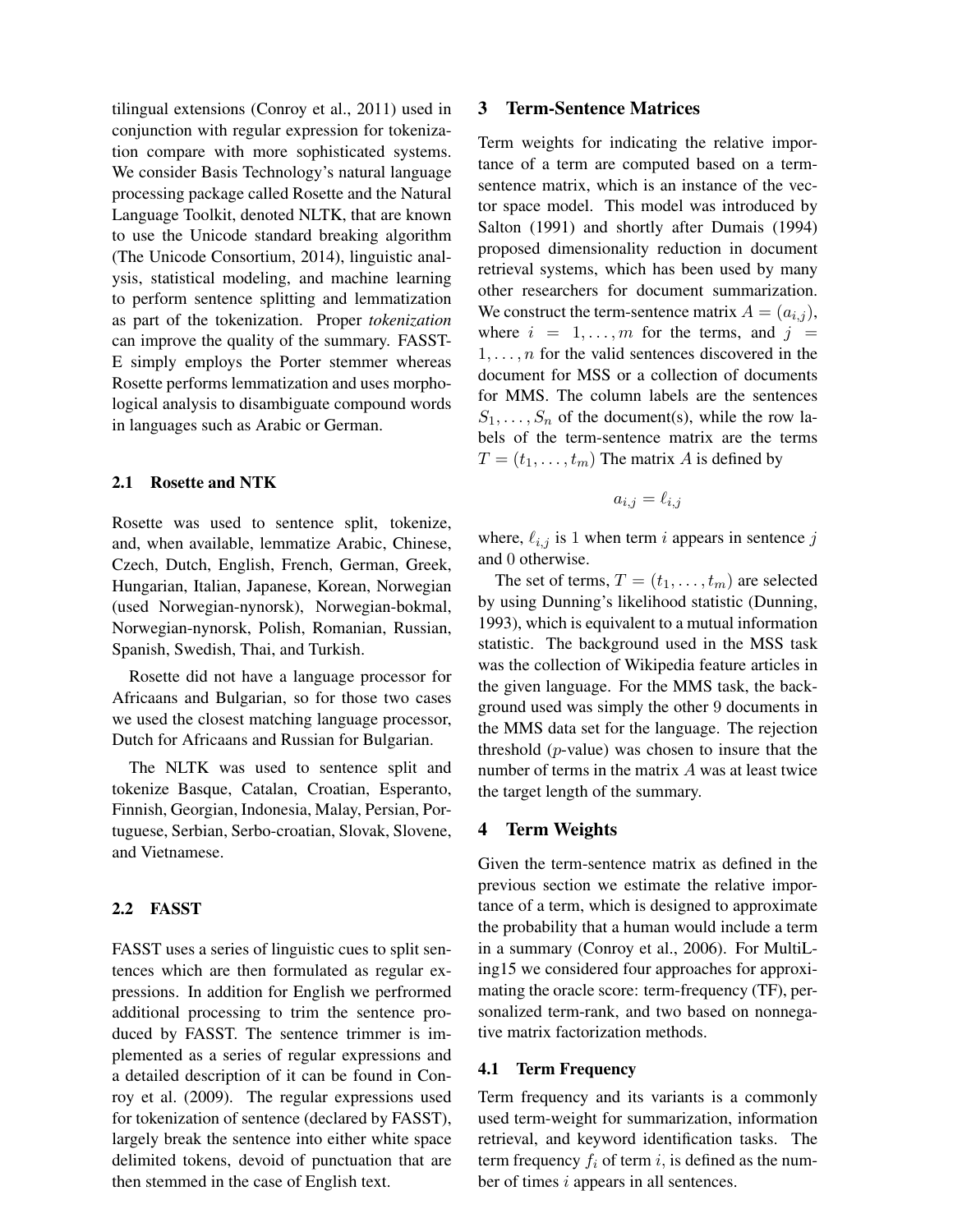## 4.2 Personalize Term Rank

The personalized term rank (PTR) we used in Conroy et al. (2013), is a variant of TextRank Mihalcea (2005), that uses the high mutual information terms in the computation of the term rank. The personalization vector is simply the normalized term frequency. Thus the resulting stationary vector will reflect not only the frequency of the terms in the document but also the co-occurrence of the terms in the sentences.

## 4.3 Nonnegative Matrix Factorization

Nonnegative matrix factorization (NNMF) of a term sentence matrix can be used for dimensionality reduction and as such is another alternative to improve over term frequency (Conroy et al., 2013). NNMF, much like the method of latent semantics analysis, requires a selection of the dimension  $k$  for the rank approximation of the termby-sentence matrix. We used the method of alternating least squares to compute an approximate factorization  $A \approx WH$ , where W has k columns and  $H$  has  $k$  row. In this paper we used Matlab's function *nnmf()*, with 20 random starts to improve the approximation. The dimension  $k$  was chosen for the MSS and MMS based on experiments with the training data. The term-weights given to OC-CAMS are simply the row sums of  $WH$ .

# 4.4 Interval Bounded Nonnegative Matrix Factorization (IBNMF)

The fourth term-weighting method we explore uses the interval bounded nonnegative matrix factorization (IBNMF), first introduced in Conroy et al. (2013). Here in this paper we use the output of NNMF from 20 random starts as initial input to IBMNF. We use the sums of the rows of the resulting factorization, as was the case for NNMF, to estimate the term weights.

# 5 Sentence Selection with OCCAMS

The OCCAMS algorithm for extractive summarization chooses a set of sentences whose combined weight of terms is maximized while the combined sum of lengths of the sentence selected must not exceed the bound on the size of the summary L. OCCAMS takes as input a set of sentences, where each sentence is a set of terms. Each term has a weight and each sentence has a length. OCCAMS outputs a set of sentences that maximize the combined term weights and minimizes redunancy, which is especially important for the multi-document summarization task. Here in this paper we use Conroy et al. (2013) version of OC-CAMS. Davis et al. (2012) contains detailed description and combinatorial analysis of the performance of the algorithm.

*Sentence ordering* is done by employing an approximate traveling salesperson algorithm (Conroy et al., 2009).

#### 6 Hierarchical Sentence Interweaving

To assess how much the structure of a large document alone can contribute to generating a summary, we developed an algorithm that computes a summary of a document using only the tree structure of the document's sections, paragraphs, and sentences. The algorithm computes a summary by hierarchically interweaving the sentences of the paragraphs and sections of the document and does not perform any statistical analysis of the document, or the dataset. We were able to evaluate the algorithm only on the MSS dataset because the XML version of the test documents preserved the hierarchical structure of the sections and paragraphs. Depending on the language the sentences of the paragraphs were identified using Rosette or the NLTK. Figure 1 illustrates how the sentences of a document are hierarchically interweaved. The sentences of paragraphs in a section are first interweaved by their positions. At higher section levels the subsequent list of sentences are interweaved and the summary is obtained from the top list of sentences truncated to the desired size. The algorithm selects the sentences that a human reader would read when skimming a large, well written, document.

#### 6.1 Multi-Document Summarization

For the MMS task the main goal was to compare the FASST sentence splitting (plus the Porter stemmer and FASST trimmer for English) to the combination of Rosette and the Python NLTK, where lemmatization was available in a number of languages in addition to the sentence splitting. Table 1 gives the system mapping of the three entries.

The ROUGE-2 and ROUGE-4 evaluations for MMS are illustrated in Figures 2 and 3. The scores show the systems are competitive and indeed that Basis and NLTK-TF out-perform FASST-TF in all but Chinese and Arabic. Although individually these results are not significant, in conjunction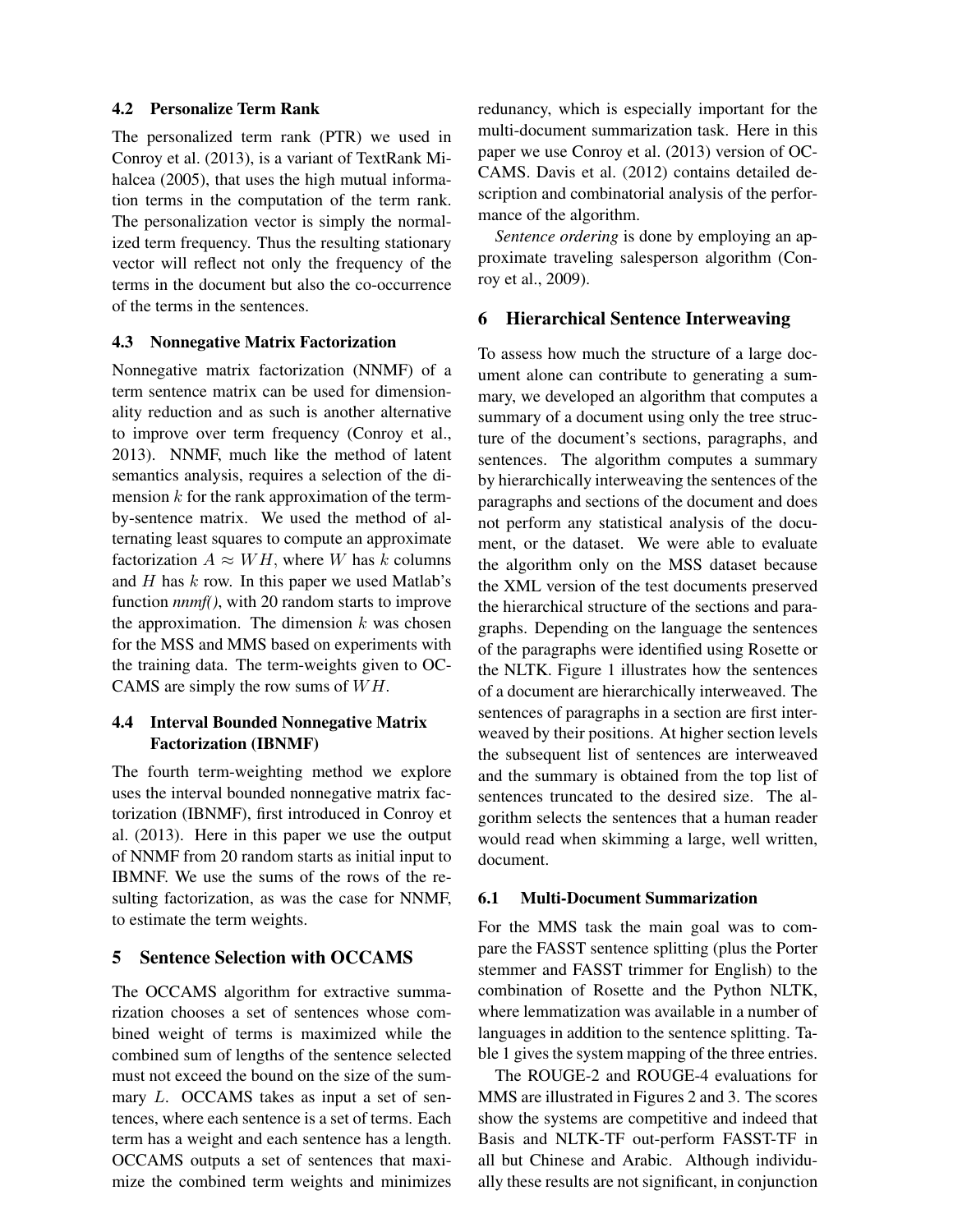

Figure 1: In the document tree the leaves are the paragraphs, labeled with  $p$ , with their list of sentences represented as numbers. At each section level, labeled with s, the list of sentences in the subsections or paragraphs are interweaved. The summary for the document is obtained by truncating the final weaving of the sentences in the document, labeled with  $d$ , to the appropriate size.

| Label | Method                |  |  |
|-------|-----------------------|--|--|
| MMS8a | <b>FASST TF</b>       |  |  |
| MMS8b | <b>Basis/NLTK TF</b>  |  |  |
| MMS8c | <b>FASST IBNMF 24</b> |  |  |

Table 1: Labels of systems submitted for the MMS task.

they give strong evidence that Basis and NLTK are improving the summaries generated.

## 6.2 Results for the MSS at MultiLing 2015

In the multilingual single document task (MSS) the four term weighting approaches were used as well as the hierarchical sentence interweaving. Table 2 contains the five summary methods we submitted to the MSS task.

A total of 22 systems participated in the MSS task. The CCS entries and two other systems were only ones to submit summaries for all 38 languages. The maximum number of languages submitted by other systems was three. A lead

| Label            | Method               |
|------------------|----------------------|
| CCS <sub>1</sub> | <b>IBNMF Rank 25</b> |
| CCS <sub>2</sub> | NMF Rank 25          |
| CCS <sub>3</sub> | <b>PTR</b>           |
| CCS4             | TF                   |
| CCS <sub>5</sub> | Interweaving         |

Table 2: Labels of systems submitted for the MSS task.

| System           | ROUGE-2 | ROUGE-4 | MeMoG |
|------------------|---------|---------|-------|
| CCS <sub>1</sub> | 20/38   | 3/38    | 19/38 |
| CCS <sub>2</sub> | 21/38   | 4/38    | 19/38 |
| CCS <sub>3</sub> | 21/38   | 3/38    | 19/38 |
| CCS4             | 20/38   | 2/38    | 20/38 |
| CCS <sub>5</sub> | 23/38   | 7/38    | 20/38 |
| EXB1             | 15/38   | 1/38    | 11/38 |
| LCS-IESI1        | 6/38    | 2/38    | 6/38  |
| <b>ANOVA</b>     | 25/38   | 10/38   | 21/38 |

Table 3: The first seven rows in the table provide the fraction of times that the corresponding system significantly outperformed the lead baseline. The last row gives the fraction of languages (out of 38) where a significant difference was observed by the ANOVA.

summary was used as the task baseline. All systems were scored using ROUGE-1, 2, 3, and 4 (Lin, 2004) as well as MeMoG (Giannakopoulos et al., 2008; Giannakopoulos et al., 2010). A nonparametric analysis of variance test was used to measure any significance difference between the systems. The last row of Table 3 gives the fraction of languages (out of 38) where a significant difference was observed by the ANOVA for ROUGE-2, 4 and MeMoG. Each other row gives the fraction of times that a system significantly outperformed (as measured by a paired Wilcoxon test) the lead baseline. It is worthy to note that the hierarchical sentence interweaving method, CCS5, is the system that most often significantly outperforms the baseline.

Figure 4 gives a scatter plot of ROUGE-3 scores for the language where the ANOVA indicated a significant difference among the system.

Finally, we turn to comparing the five CCS systems. Table 4 is a matrix giving the number of languages that CCS system  $i$  significantly out scored system  $j$  in ROUGE-4. The table clearly shows that there are few significant differences within the first four systems, indicating that the term weighting are all about as good as TF on the high mutual information bigrams. Whereas the hierarchical sentence interweaving significantly out performs the term-weighting methods in about  $1/4$  of the languages.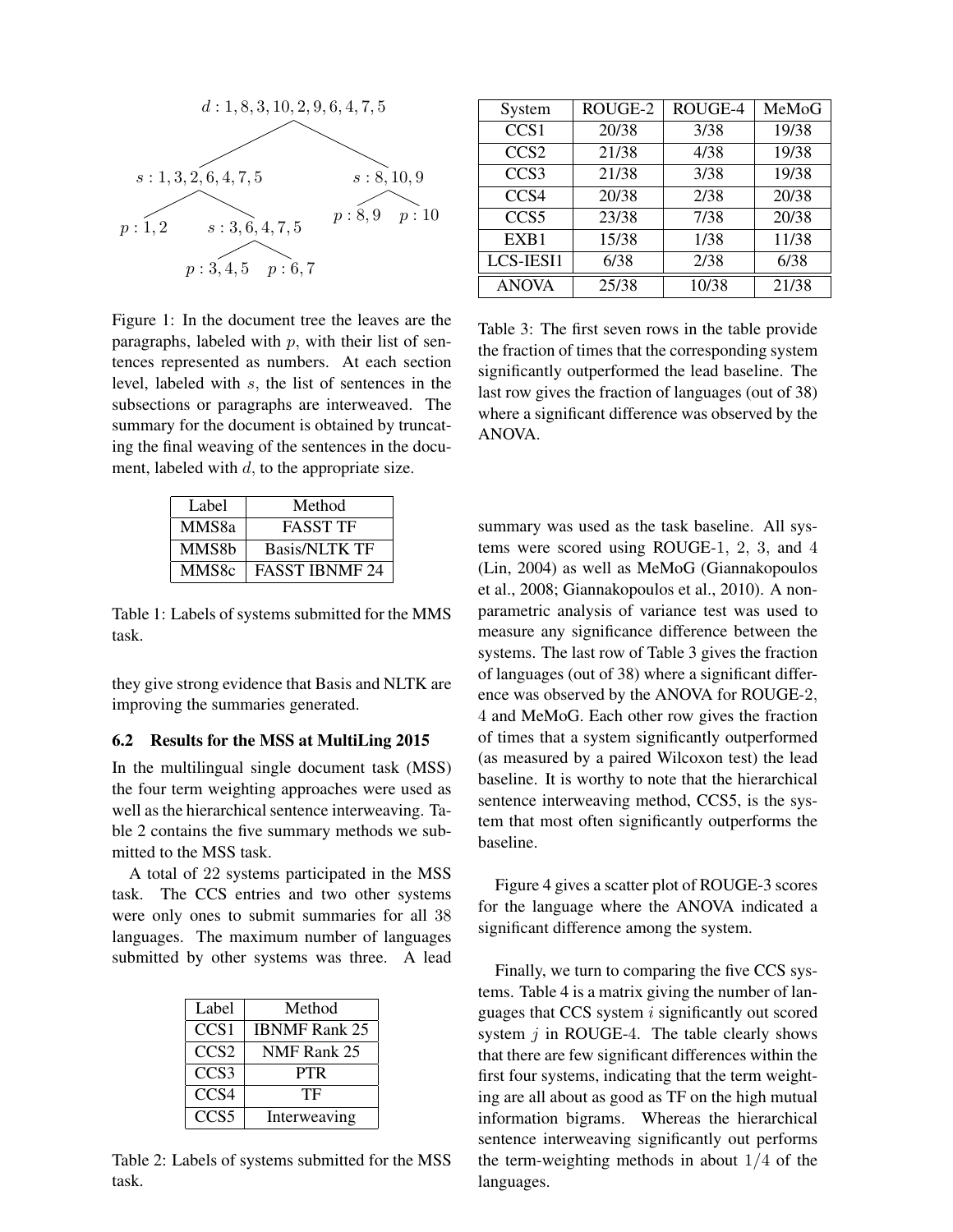





Figure 3: ROUGE-4 scores for MMS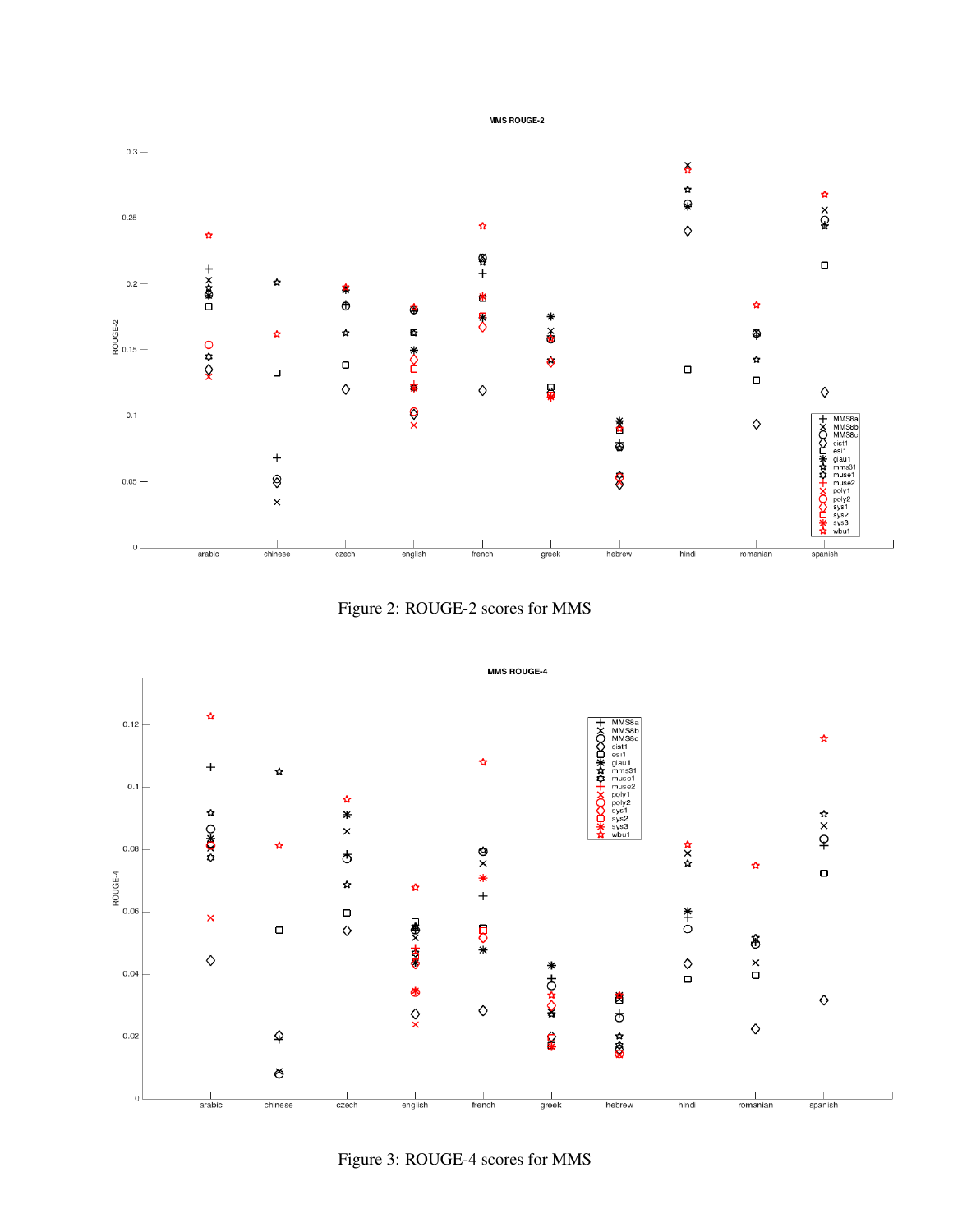

Figure 4: ROUGE-3 scores for MSS

|                  | CCS <sub>1</sub> | CCS <sub>2</sub> | CCS <sub>3</sub> | CC <sub>S4</sub> | CCS <sub>5</sub> |
|------------------|------------------|------------------|------------------|------------------|------------------|
| CCS <sub>1</sub> |                  |                  |                  |                  |                  |
| CCS <sub>2</sub> |                  |                  |                  |                  |                  |
| CCS <sub>3</sub> |                  |                  |                  |                  |                  |
| CCS <sub>4</sub> |                  |                  |                  |                  |                  |
| CCS <sub>5</sub> |                  |                  | ı∩               |                  |                  |

Table 4: The table shows the number of times that each system significantly outperformed another as returned by a pair Wilcoxon test using the ROUGE-4 scores.

## 7 Conclusions and Future Work

In this paper we compared the rule base FASST sentence splitter and the Rosette and NLTK sentence splitters and tokenizers. The differences on the MMS task were small but largely consistently in favor of the Rosette and NLTK. No significant gain was seen in the use of NMF for the MMS task.

On the MSS task the four term-weighting methods with OCCAMS sentence selection showed great promise, significantly outperforming the lead baseline more than other systems in the task. The best performer appears to be the hierarchical

sentence interweaving method. This system did not use OCCAMS and in future work the two systems will be combine.

#### References

- Basis Technology. 2015. Rosette base linguistics (rblje) version 7.12.0. http://www.basistech. com.
- Steven Bird, Ewan Klein, and Edward Loper. 2009. *Natural Language Processing with Python*. O'Reilly Media, Inc., 1st edition.
- John M. Conroy, Judith D. Schlesinger, and Dianne P. O'Leary. 2006. Topic-focused multi-document summarization using an approximate oracle score. In *Proceedings of the ACL'06/COLING'06 Conferences*, pages 152–159, Sydney, Australia, July.
- John M. Conroy, Judith D. Schlesinger, and Dianne P. O'Leary. 2009. CLASSY 2009: summarization and metrics. *Proceedings of the text analysis conference (TAC)*.
- John M. Conroy, Judith D. Schlesinger, Jeff Kubina, Peter A. Rankel, and Dianne P. O'Leary. 2011. CLASSY 2011 at TAC: Guided and multi-lingual summaries and evaluation metrics. *Proceedings of the Text Analysis Conference*.